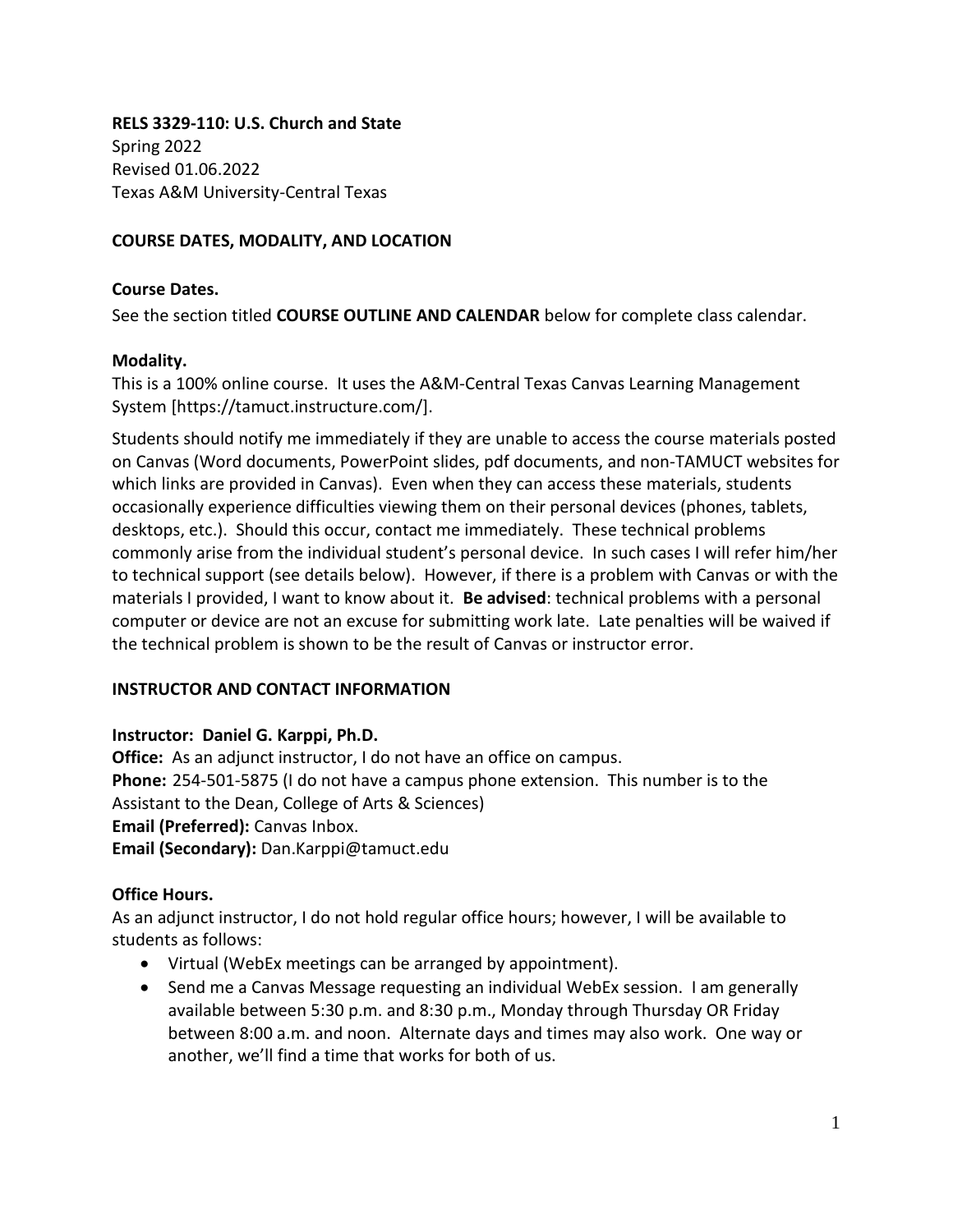## **Student-instructor interaction.**

I check my email and Canvas Inbox at least once per day: Monday through Thursday (usually in the evening) and Fridays (usually in the morning).

#### **SAFEZONE**

## **Emergency Warning System for Texas A&M University-Central Texas**

**SAFEZONE.** SafeZone provides a public safety application that gives you the ability to call for help with the push of a button. It also provides Texas A&M University-Central Texas the ability to communicate emergency information quickly via push notifications, email, and text messages. All students automatically receive email and text messages via their myCT accounts.

Downloading SafeZone allows access to push notifications and enables you to connect directly for help through the app.

You can download SafeZone from the app store and use your myCT credentials to log in. If you would like more information, you can visit the **[SafeZone](http://www.safezoneapp.com/)** website [www.safezoneapp.com].

To register SafeZone on your phone, please follow these 3 easy steps*:*

- 1. Download the SafeZone App from your phone store using the link below:
	- o [iPhone/iPad:](https://apps.apple.com/app/safezone/id533054756) [https://apps.apple.com/app/safezone/id533054756]
		- o [Android Phone / Tablet](https://play.google.com/store/apps/details?id=com.criticalarc.safezoneapp)

[https://play.google.com/store/apps/details?id=com.criticalarc.safezoneapp]

- 2. Launch the app and enter your myCT email address (e.g. {name}@tamuct.edu)
- 3. Complete your profile and accept the terms of service

#### **COURSE INFORMATION**

#### **Course Description.**

#### **RELS 3329. Church and State. 3 Semester Credit Hours.**

Surveys church-state relations in U.S. history. Examines the role religion has played in American political life, culture, and society. This course is cross-listed with HIST 3329; only one may be taken for credit.

#### **Course Overview.**

This course focuses primarily on the American struggle to define the proper relationship between church and state. In addition to the colonial period, particular attention will be paid to the evolution of church-state relations following the ratification of the Constitution and Bill of Rights. Special emphasis will be given to the role courts have played in crafting the American model of church-state relations. Connections will be made between past church-state controversies and present ones.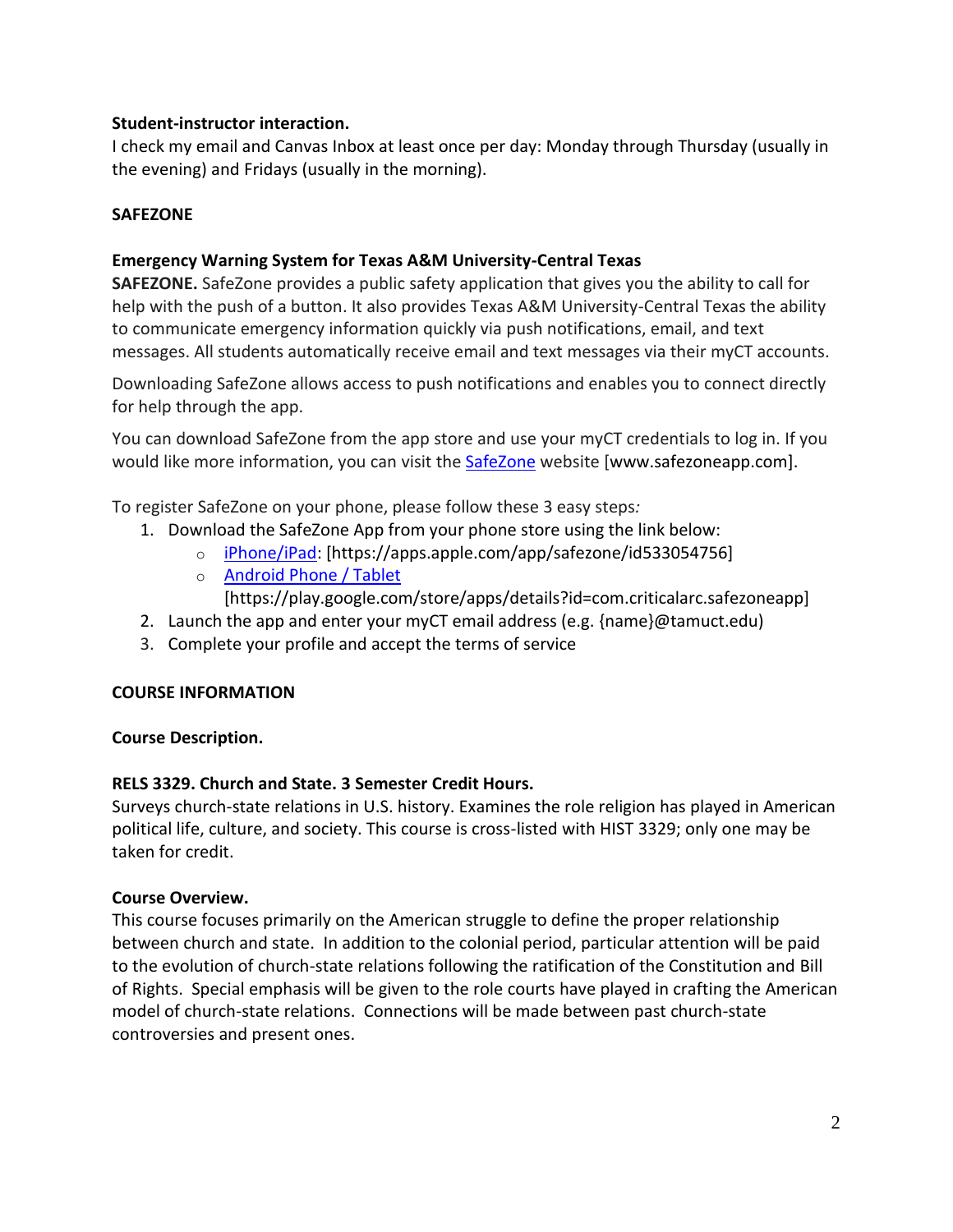## **Course Objective.**

Identifying the proper relationship between church and state is one of Western civilization's defining struggles. From colonial times to the present, the American people have written their own chapter in the quest to resolve this struggle. The main objective of this course, then, is for students to gain a better understanding of the American model of church-state relations and how it is a central pillar supporting American identity. In addition, studying the history of church-state relations in the United States will allow students to better understand the social and political aspects of church-state conflicts at the dawn of the twenty-first century.

# **Student Learning Outcomes.**

The following suggest the essence of the course, and upon completion the student should be able to:

- 1. Discuss the model of church-state relations during the colonial period.
- 2. Explain the Founders' view of church-state relations, especially as encapsulated in the Constitution and Bill of Rights.
- 3. Describe the evolution of American church-state relations from formal religious establishments to legal disestablishment of religion.
- 4. Discuss the role played by the courts in defining religious liberty in the nineteenth and twentieth centuries.
- 5. Describe the political and social reactions to increasing religious pluralism and the rise of a secular worldview.
- 6. Explain the "Christian Nation" model of church-state relations and its historical origins.
- 7. Explain the "Separationist" model of church-state relations and its historical origins.
- 8. Examine and evaluate primary source documents related to church and state.
- 9. Conduct scholarly research related to the history of church and state in the United States.

# **Competency Goals Statements (certification or standards).**

The material in this course is not associated with any official certifications.

# **Required Reading and Textbook(s).**

Gaustad, Edwin S. *Proclaim Liberty throughout all the Land: A History of Church and State in America*. Oxford: Oxford University Press, 2003.

Green, Steven K. *The Second Disestablishment: Church and State in Nineteenth-Century America.* Oxford: Oxford University Press, 2010.

Additional reading will be required as it relates to specific assignments. There is no required textbook for these readings. They will be available to the students via the internet or library reserves.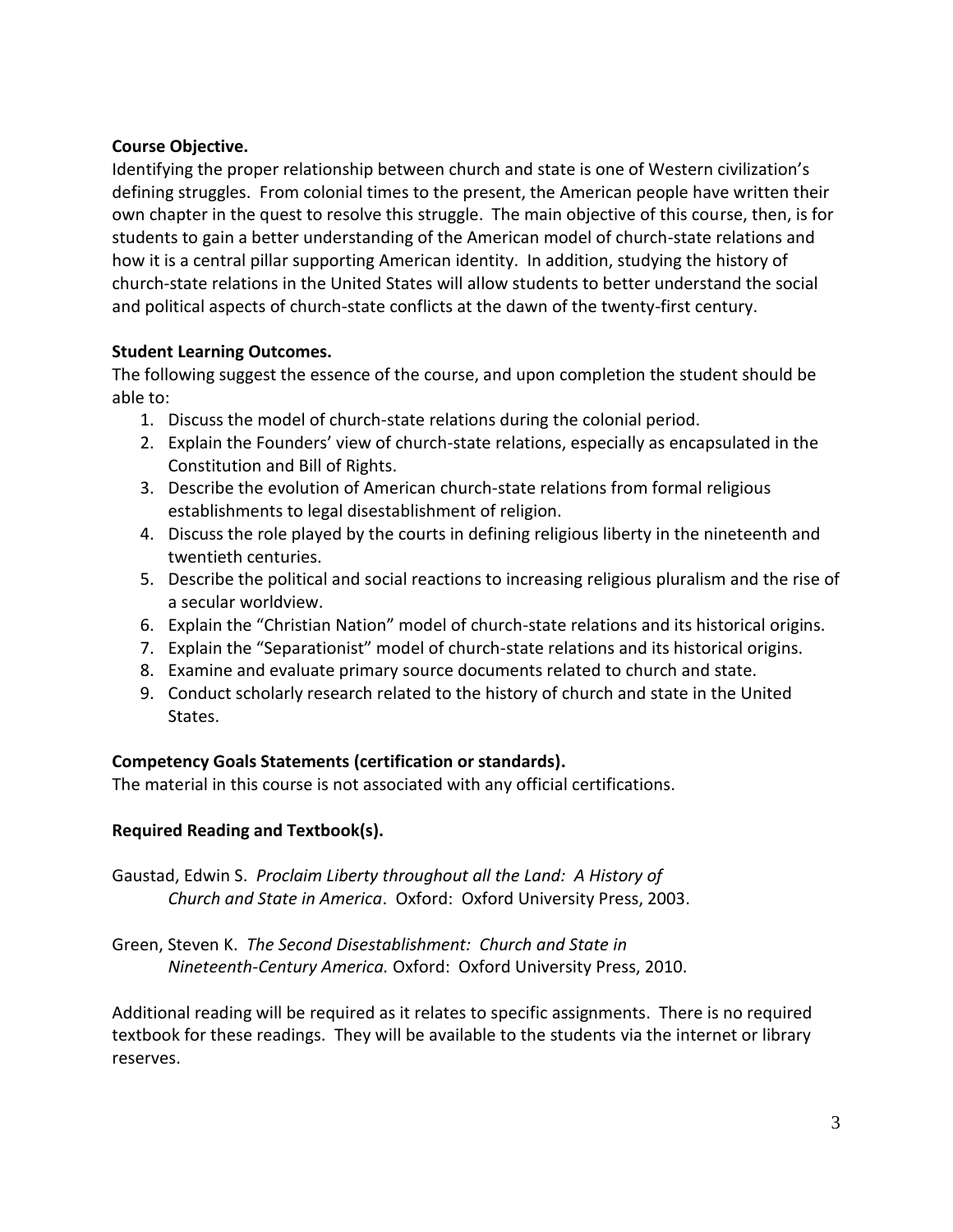## **INITIAL ATTENDANCE VERIFICATION**

#### **Satisfying initial attendance/participation requirements.**

University policy requires instructors to certify that students are attending/participating in class. The deadline for initial student attendance is called the census date. This date changes with each semester; thus, students should contact the Registrar's Office or the instructor to confirm the exact census date for the semester in which he or she is enrolled.

For the student to be certified as attending/participating in this class, he or she must do one of the following essential academic activities by the census date:

- 1. Complete the Syllabus Quiz (online via Canvas). The quiz is graded; however, you don't have to "pass" the quiz to meet the certification requirement. **OR**
- 2. Complete Discussion 1. This is a graded activity; however, you don't have to earn a "passing" score to meet the certification requirement. **OR**
- 3. Click on the "Orientation Video" link on our Canvas course menu. Watch the video presented there. This activity is graded.

Students who do not complete one of these essential academic activities will be marked as "Never Attended" on the Census-Certification. This designation could result in a student being dropped from the class. **It is the student's responsibility to know his or her status in the class. When in doubt, contact the Registrar's office.**

# **COURSE REQUIREMENTS**

#### **Orientation Video (10 points).**

This assignment involves watching an orientation video. Doing so serves two main purposes. First, it helps familiarize students to the nature and structure of the course. Second, as an essential academic activity, it demonstrates student attendance and participation in the class. To locate the video, click on the "Orientation Video" link on our Canvas course menu. **Late policy**: The video will be available all semester; however, it is intended to be viewed at the start. Thus, students who watch it after the due date will lose **five (5) points**.

# **Syllabus Quiz (10 points).**

This quiz serves two main purposes. First, it helps confirm that students have reviewed the course syllabus. Second, as an essential academic activity, it demonstrates student attendance and participation in the class. **Late policy**: The quiz will be available all semester; however, it is intended to be completed at the start. Thus, students who complete it after the due date will lose **five (5) points**.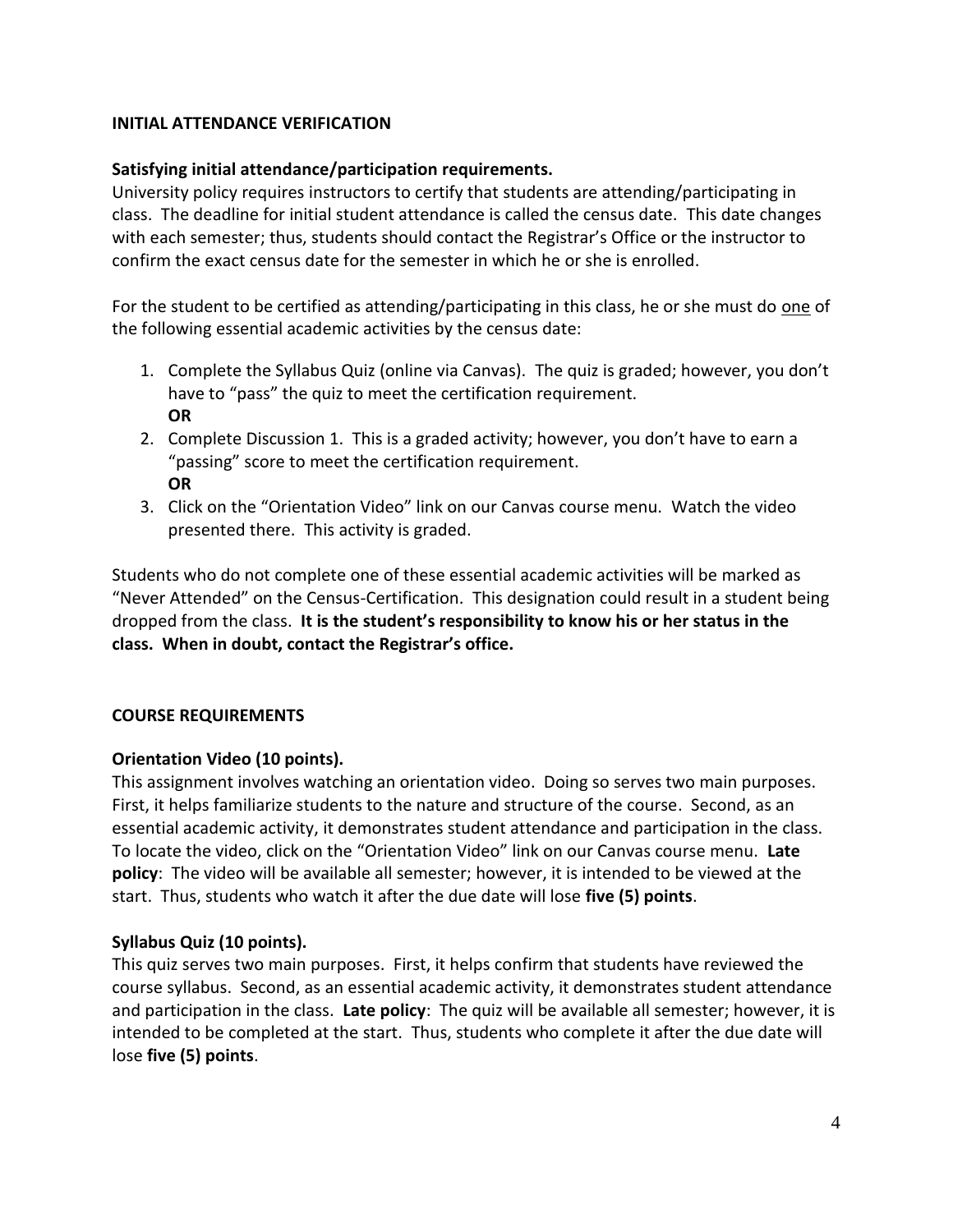# **Discussions (Point values vary by Discussion)**

The discussions in this class will give students an opportunity to interact with their classmates. When posting to these discussions, students should maintain proper decorum. Learning Outcomes Targeted: 1-8 (depending on topics)

Each discussion will consist of two parts: (1) The student's initial post. This is your response to the topic under discussion and (2) Response to classmates. You must reply to another student's post.

- Discussion 1: Class Introductions. **(10 points possible)**
	- a. We will use this discussion in the first few days of the semester.
	- b. Initial post is worth five (5) points.
	- c. Response to classmates is worth five (5) points
	- d. **Late Discussion Policy**. Each part that is late will lose **two (2) points**.
- Discussion 2: Special Topics/Readings Related to Church and State. **(50 points possible)**
	- a. Discussions 2 will give us an opportunity to examine current events, readings, and/or scholarly work related to Church and State.
	- b. Initial post is worth twenty-five (25) points.
	- c. Response to classmates is worth twenty-five (25) points
	- d. **Late Discussion Policy**. Each part that is late will lose **two (2) points**.
- Discussion 3: Special Topics/Readings Related to Church and State. **(50 points possible)**
	- a. Discussions 3 will give us an opportunity to examine current events, readings, and/or scholarly work related to Church and State.
	- b. Initial post is worth twenty-five (25) points.
	- c. Response to classmates is worth twenty-five (25) points
	- d. **Late Discussion Policy**. Each part that is late will lose **two (2) points**.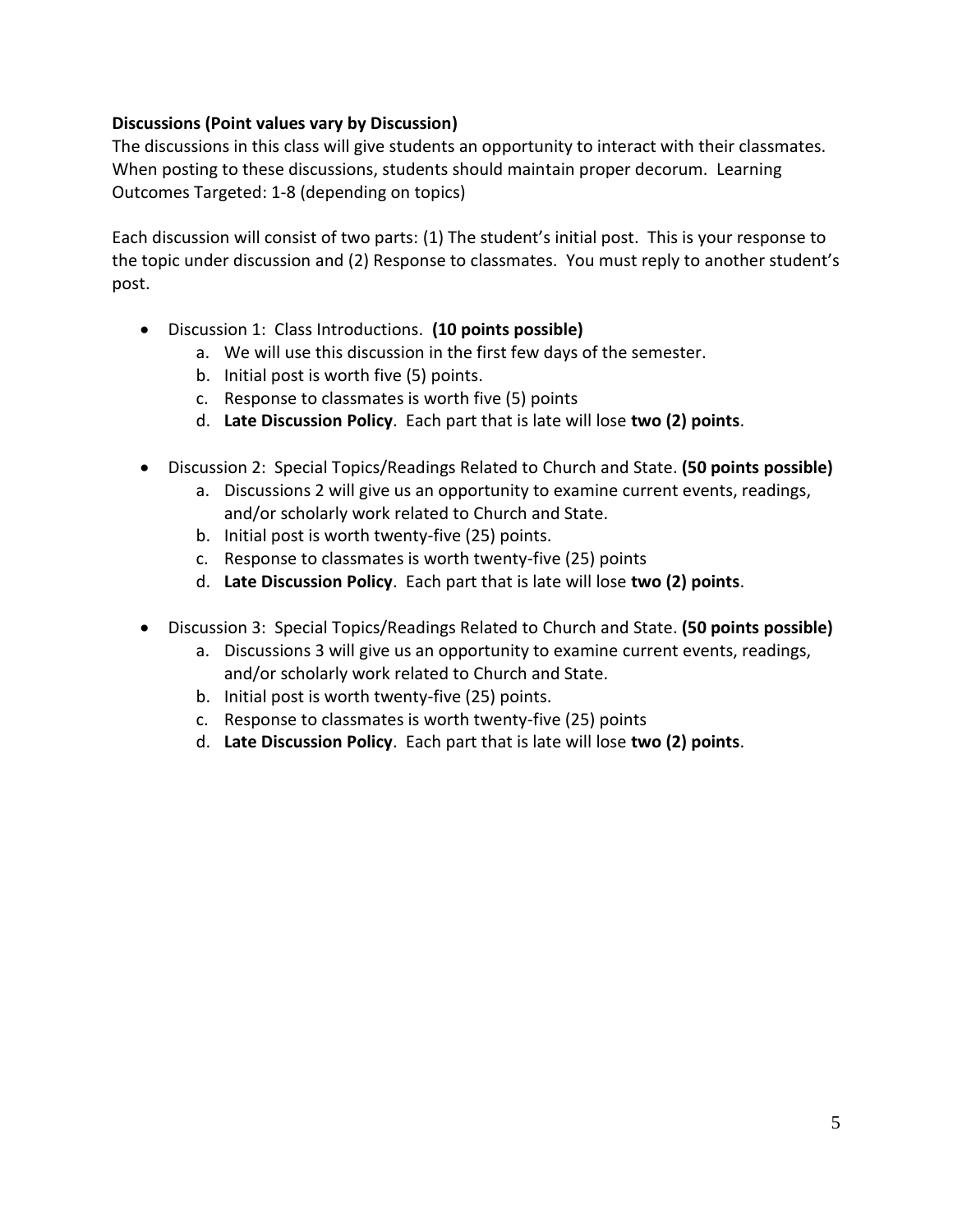# **Exams (2 @ 250 points each).**

- Learning Outcomes Targeted: 1-8.
- These exams will cover the material in the required readings per the Reading and Exam Schedule below. See also the "Modules" on Canvas for the exam study guides. These guides are divided by exam (Exam 1 vs. Exam 2) and indicate the specific readings associated with each exam.
- Exams consist of essay questions (one or more). Students will submit their responses in the form of a document (preferably Microsoft Word). The exam questions will be available under "Modules" per the availability dates above. Formatting and other guidelines relating to essay responses are included with the questions.
- Submitting the papers. See "Submitting Exams and Papers."
- Given that point values for exam essay questions vary, no single rubric applies; however, the instructor will grade an essay response based on the extent to which it reflects the following:
	- o Evidence that the student read the assigned reading.
	- o Evidence that the student provides a critical analysis of the material.
	- $\circ$  Extent to which the response is well written with respect to style and grammar.
	- o Points will be awarded based on a typical grade scale [0-59% (F); 60-69% (D), 70- 79% (C); 80-89% (B); and 90-100% (A)]. For example, if an essay question is worth 50 points, a score of 47 points is a 94% (A or excellent).
- **Late Exam Policy**:Students may submit exams after the due date; however, late exams may consist of additional essay questions. In addition, **fifteen (15) points** will be deducted from all late exams.

# **Research Paper (1@200 points).**

- 1. Learning Outcomes Targeted: 1-9 (depending on student research topics).
- 2. To successfully complete this assignment, the student must select a topic related to church-states relations in the United States and research it in detail.
- 3. It is recommended that students consult with the instructor on possible topics before starting the process of research and writing. This will allow the instructor to confirm the relevance of the topic and to offer helpful advice regarding source material.
- 4. The paper must include the following elements:
	- An introduction to your research project. Introduce the reader to the nature and scope of your research. Define for the reader any key terms or themes that are at the center of your narrative.
	- A review of literature to include existing scholarship related to your research (journal articles, books, conference papers, etc.).
	- A specific argument. This means that I want the student to argue a specific point. Frame your narrative around defending this argument.
	- Supporting evidence for the argument.
- 5. Submitting the papers. See "Submitting Exams and Papers."
- 6. **Late Policy**: Late papers will lose **twelve (12) points**.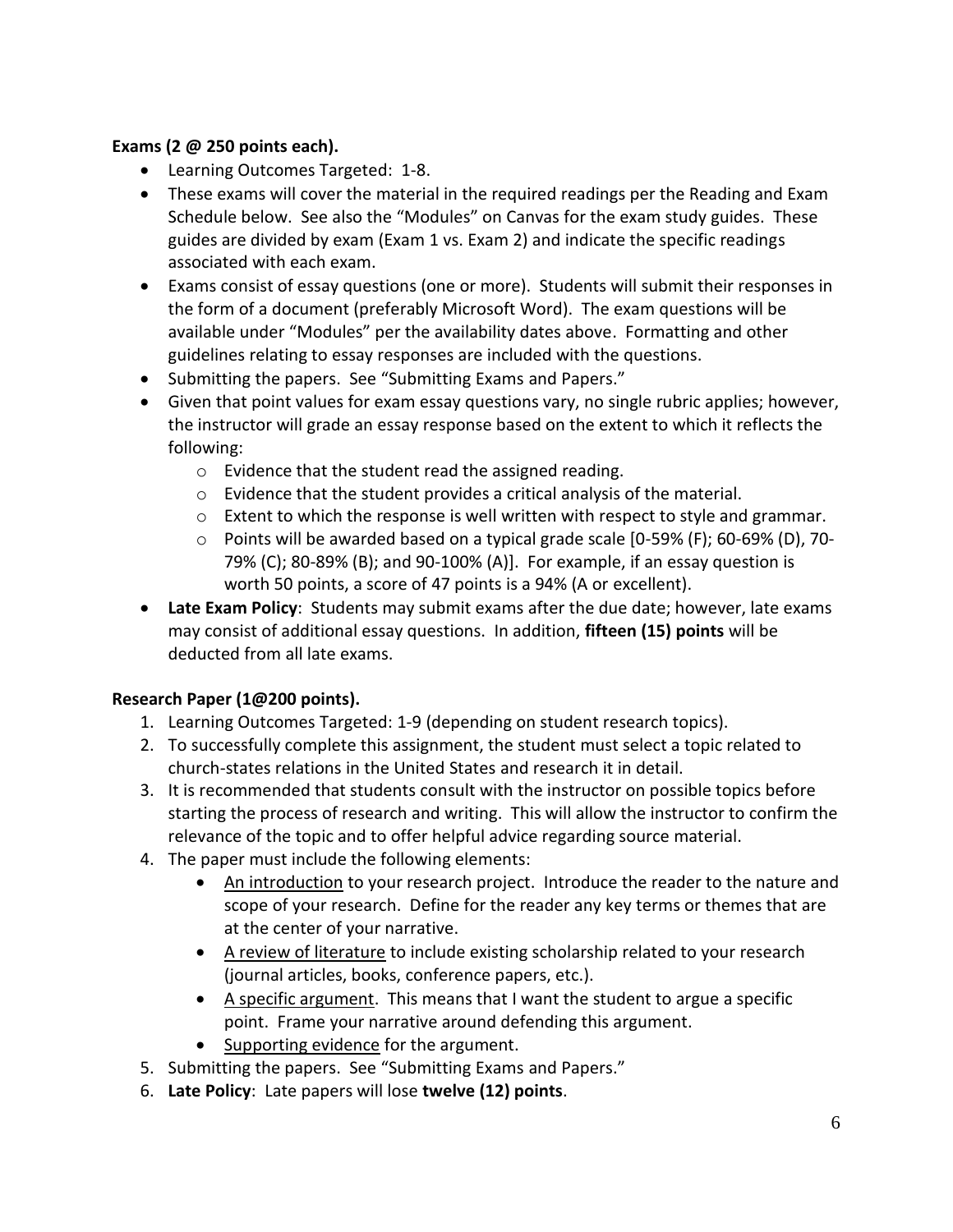- 7. Guidelines:
	- a. Length: Five (5) to seven (7) pages (double spaced).
	- b. One-inch margins (top, bottom, left, right).
	- c. Font style/size: Calibri (Body)/12 point.
	- d. The paper must be properly documented.
	- e. Style Manual: Turabian, Kate L. 2018. *A Manual for Writers of Research Papers, Theses, and Dissertations*. 9th ed. Revised by Wayne C. Booth, et al. Chicago: The University of Chicago Press.
	- f. Style Form: Author-Date style.
	- g. Use Microsoft Word to type your paper. Wordpad, Pages, Notepad, and other word processors are often incompatible with Canvas.
	- h. Put your name on the paper.
- 8. Grades on the paper will be based on:
	- a. Argument clearly stated: 20 points possible.
	- b. Quality of the review of literature and supporting evidence: 120 points possible.
	- c. Extent to which format guidelines are followed: 20 points possible.
	- d. Extent to which Turabian documentation is followed: 20 points possible.
	- e. Quality of writing components (style, spelling, grammar, etc.): 20 points possible.

# **Topic of Focus Paper (1@170 points).**

- 1. Learning Outcome Targeted: 8-9.
- 2. Submitting the papers. See "Submitting Exams and Papers."
- 3. **Late Policy**: Late papers will lose **Ten (10) points**.
- 4. Guidelines:
	- a. Length: Four (4) to six (6) pages (double spaced).
	- b. One-inch margins (top, bottom, left, right).
	- c. Font style/size: Calibri (Body)/12 point.
	- d. The paper must be properly documented.
	- e. Style Manual: Turabian, Kate L. 2018. *A Manual for Writers of Research Papers, Theses, and Dissertations*. 9th ed. Revised by Wayne C. Booth, et al. Chicago: The University of Chicago Press.
	- f. Style Form: Author-Date style.
	- g. Use Microsoft Word to type your paper. Wordpad, Pages, Notepad, and other word processors are often incompatible with Canvas.
	- h. Be sure to put your name on the paper.
- 5. **Grading:**
	- a. Extent to which format guidelines are followed: 20 points possible.
	- b. Extent to which Turabian documentation is followed: 20 points possible.
	- c. Quality of writing components (style, spelling, grammar, etc.): 10 points possible.
	- d. Extent to which the stated questions are addressed: 120 points possible.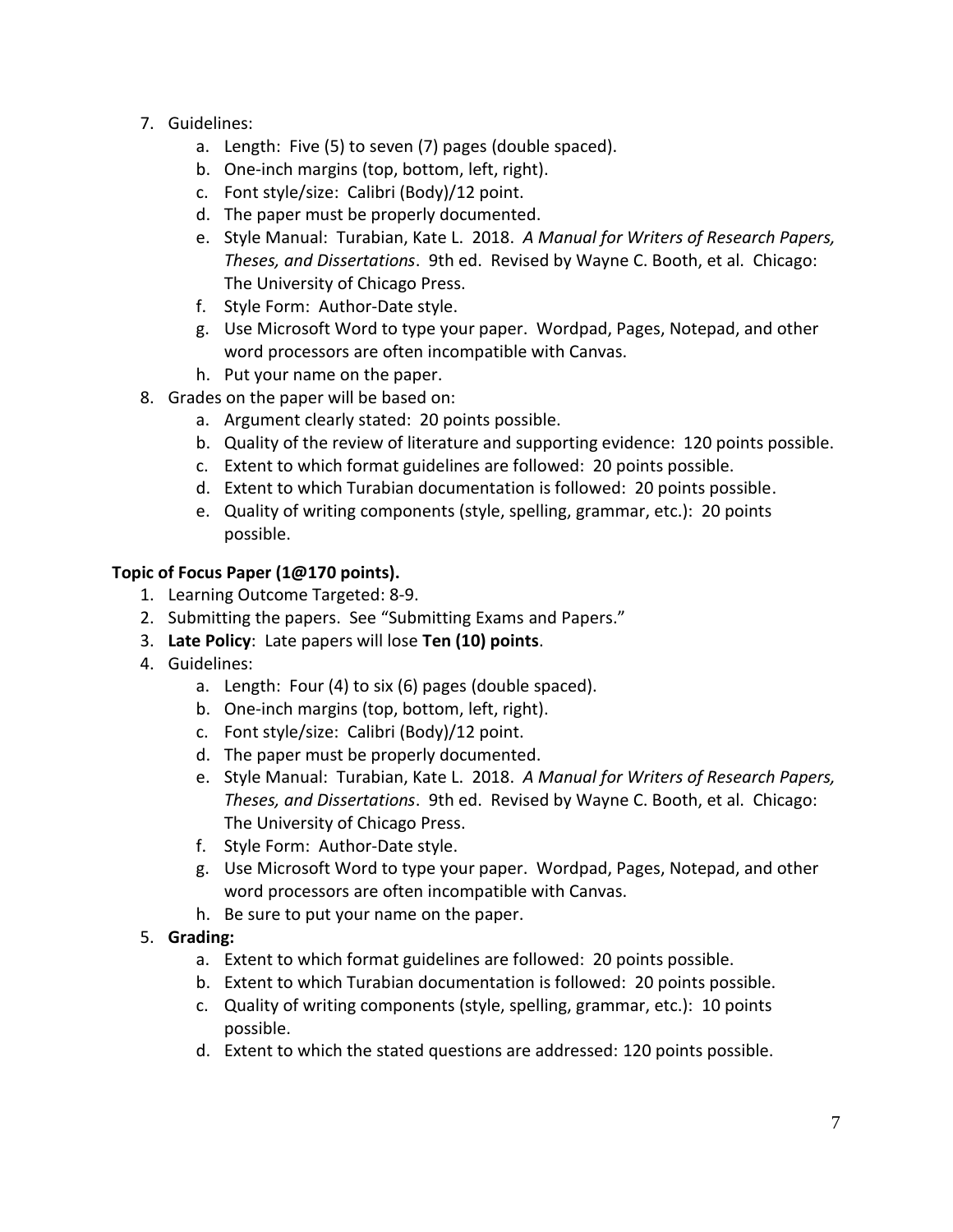#### **DUE DATES, LATE ASSIGNMENTS AND ASSIGNMENT SUBMISSION INSTRUCTIONS**

#### **Assignment Due Dates**

**Due Dates:** There are two dates associated with each assignment. The first is the date available. Once an assignment is made available on Canvas, you may submit it. The second is the due date. This is the date by which the assignment must be submitted to be considered on time. After this date, the assignment is considered "late."

- Orientation Video
	- $\circ$  Available: Jan. 18<sup>th</sup> (at Midnight)
	- $\circ$  Due: Jan. 30<sup>th</sup> (no later than 11:59 p.m.)
- Discussion 1
	- $\circ$  Available: Jan. 18<sup>th</sup> (at Midnight)  $\circ$  Due: Jan. 30<sup>th</sup> (no later than 11:59 p.m.)
- Syllabus Quiz

| o Available: | Jan. 18 <sup>th</sup> (at Midnight)              |
|--------------|--------------------------------------------------|
| o Due:       | Jan. 30 <sup>th</sup> (no later than 11:59 p.m.) |

• Discussion 2

| o Available | Jan. 18 <sup>th</sup> (at Midnight)    |
|-------------|----------------------------------------|
| ○ Due       | Feb. $14th$ (no later than 11:59 p.m.) |

- Topic of Focus Paper:
	- $\circ$  Available: Jan. 18<sup>th</sup> (at Midnight)
	- $\circ$  Due: Mar. 7<sup>th</sup> (no later than 11:59 p.m.)
- Exam 1: This exam covers the assigned reading indicated on the Exam 1 Study Guides.
	- $\circ$  Available: Mar. 11<sup>th</sup> (at Midnight)
	- $\circ$  Due: Mar. 28<sup>th</sup> (no later than 11:59 p.m.)
- Discussion 3
	- $\circ$  Available Jan. 18<sup>th</sup> (at Midnight)
	- $\circ$  Due Apr. 11<sup>th</sup> (no later than 11:59 p.m.)
- Research Paper:
	- $\circ$  Available: Jan. 18<sup>th</sup> (at midnight)
	- $\circ$  Due: Apr. 25<sup>th</sup> (no later than 11:59 p.m.)
- Exam 2: This exam covers the assigned reading indicated on the Exam 2 Study Guides.
	- $\circ$  Available: May 4<sup>th</sup> (at Midnight)
	- $\circ$  Due: May 11<sup>th</sup> (no later than 11:59 p.m.)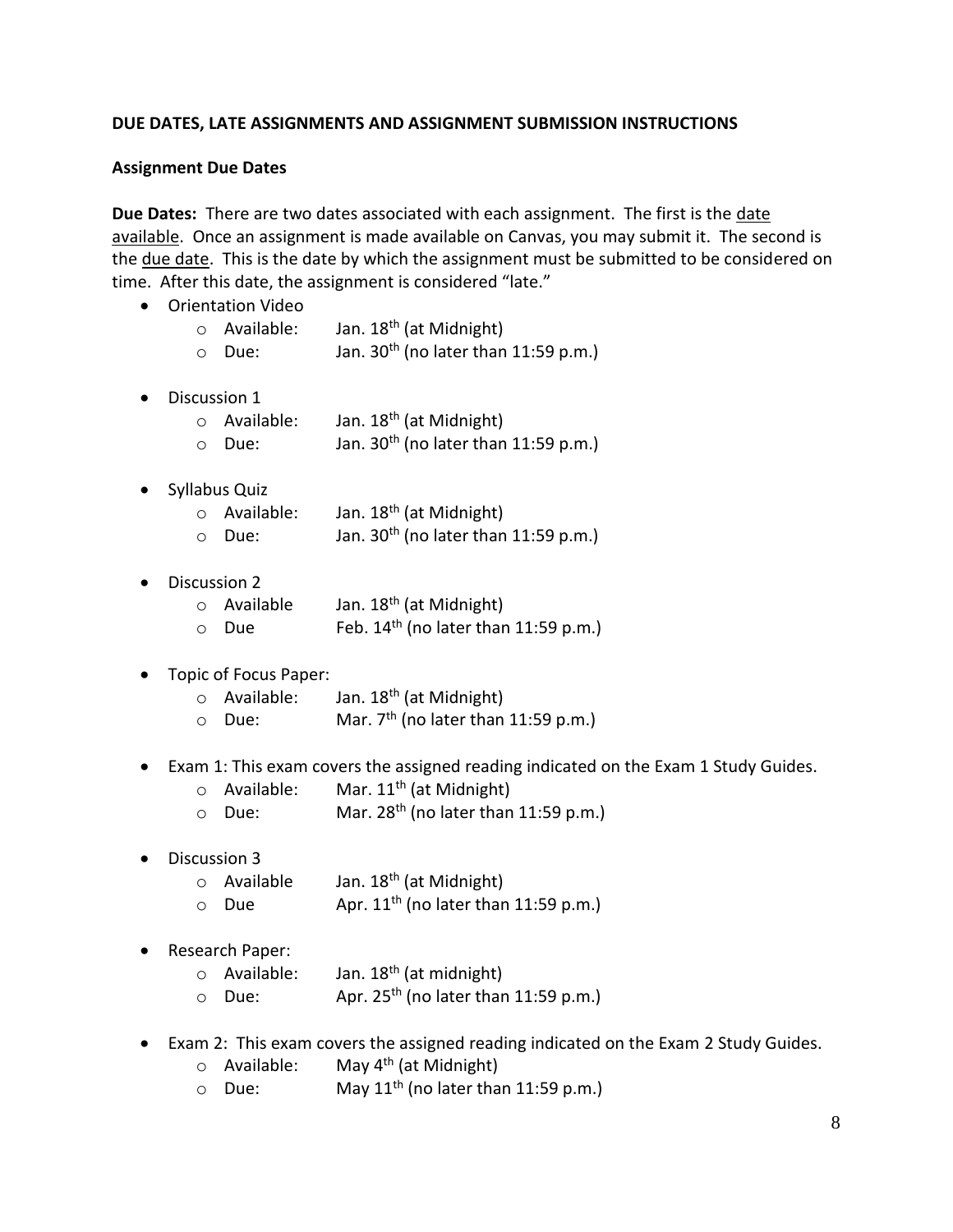#### **Time Zones for all Due Dates and Deadlines**

Students in online classes are often scattered throughout the world. Therefore, it is important to clarify the issue of time zones. Regardless of where the dates and deadlines for assignments appear (e.g. on our Blackboard site, announcements, or in emails from the instructor), all dates and deadlines for this class use the time zone in which the TAMU-CT Campus is located (Killeen, TX time). For example, if an assignment is due on October  $4<sup>th</sup>$ , this means that it must be submitted or posted no later than 11:59 p.m. (Killeen, TX time) on that date.

#### **Late Assignments**

Late assignments have a point penalty (see each assignment description for the exact penalty). They must be submitted no later than **May 13th (no later than 11:59 p.m**.). After this date, missing assignments will be assigned a zero in the grade book. Exceptions to this date will be considered but are rarely granted.

Late penalties will not apply in cases where a student requires a reasonable accommodation related to missing the deadline. To qualify for this exception, a student must present the appropriate documentation from the Access and Inclusion department.

#### **Submitting Exams and Papers**

- Submitting a paper:
	- **Draft Submission:** Students will be allowed to submit their papers in draft form to SimCheck (Canvas). For each paper, there is a "Draft Submission" link under "Assignments". The instructor will not review these submissions; however, students will be able to review their Originality Report and make any necessary corrections. SimCheck is a program that informs the instructor of potential plagiarism. It also informs the instructor when two students (from the same class or from different classes) turn in the same paper. To avoid accusations of misconduct, do your own work and document all sources properly. Students found to have engaged in plagiarism will be subject to sanctions.
	- **Final Submission:** All students must upload their papers to SimCheck in Canvas. For each paper, there is a "Final Submission" link under "Assignments". This is the version I will grade. **NOTE:** Students are only authorized to submit their "final" papers once. Those wishing to submit a second "final" version of their paper must get the instructor's permission. Once the instructor grades the "final" version, no other versions will be graded.
	- **I**t is the date indicated in SimCheck under the "Final Submission" link that will determine if a paper was submitted on time.
- Students are not allowed to recycle old research papers. If you wrote a paper for previous course credit (in my class or any other class), you cannot submit it for credit in this class. Your research in this class must be new.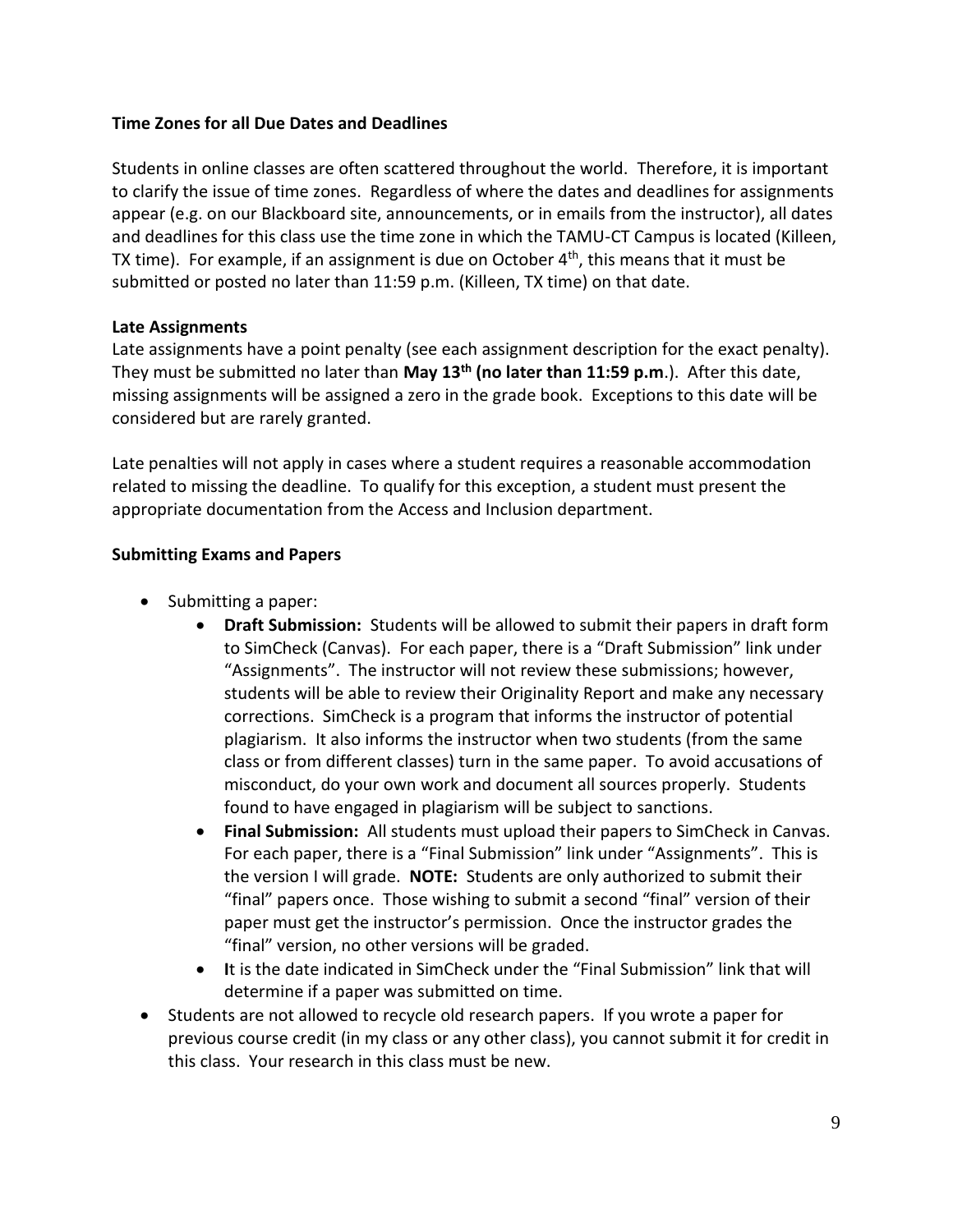#### **GRADING IN THIS COURSE**

#### **Graded Assignments Summary.**

- Orientation Video = 10 points possible
- Syllabus Quiz = 10 points possible
- $\bullet$  Discussion 1 = 10 points possible
- $\bullet$  Discussion 2 = 50 points possible
- $\bullet$  Discussion 3 = 50 points possible
- Exam  $1 = 250$  points possible
- Exam  $2 = 250$  points possible
- Research Paper = 200 points possible
- Topic of Focus Paper = 170 points possible
- **TOTAL POINTS POSSIBLE = 1,000**

#### **Points-to-Grade Conversion.**

- $\bullet$  900-1,000 = A
- $800-899 = B$
- $-700 799 = C$
- $600-699 = D$
- $0-599 = F$

#### **Posting of Grades and Feedback.**

- Grades will be posted in Canvas Grade Book.
- Feedback will be provided through a rubric in Canvas or a Canvas Message.
- Turnaround time depends on the assignment. Generally, the instructor grades all assignments after the established due dates. This allows the instructor to grade most or all assignments at the same time, thus ensuring consistency in grading. Students who turn in an assignment early will have to wait until after the due date for their score. Students who turn in assignments late will have to wait longer for their scores.

#### **Incomplete grades.**

Any missing assignments in your record will be assigned a score of zero.Incomplete grades will be issued at the instructor's discretion and under the conditions set by University policy.The policy reads:

 "**The grade "I" shall be recorded for a student only in case of extraordinary circumstances**. This entry is used rarely when the instructor and his/her department chair have concurred that the incomplete entry is justified. A grade of "I" must be made up by the last day that course grades are due to the Registrar during the next long semester, and in all cases before registering for the next sequential course. Should this grade not be reported to the Registrar within the prescribed time limit, it automatically becomes an 'F.'" A student who drops a course on or before the census date receives no grade, and the course will not be listed on that student's permanent record (2021- 2022 Catalog).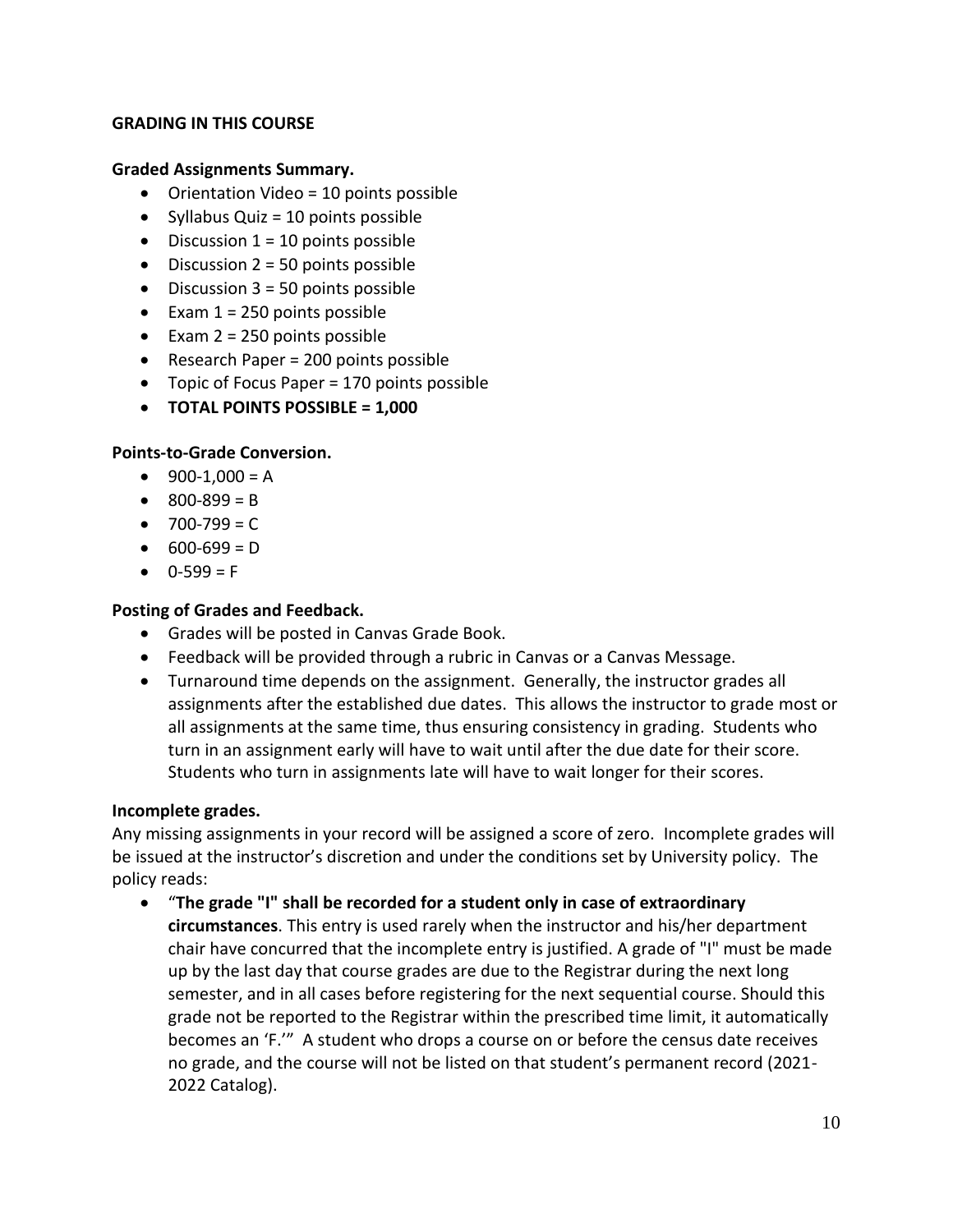In this class:

- a. Earning credit in a class involves more than simply completing course requirements. Competence as a student and scholar also means completing those requirements in the time allowed.
- b. The phrase "in case of extraordinary circumstances" is interpreted to mean unexpected, substantial events in one's life that are clearly beyond the student's control and that occur **after** the "**Deadline to Drop16-week Classes with a Quit (Q) or Withdraw (W)."** This deadline is established by the Registrar (see University Calendar for exact date). The instructor reserves the right to request documentation attesting to this fact.
- c. Incomplete grades are NOT issued to students who simply procrastinated in the completion of coursework.
- d. Students who experience circumstances that continually interfere with their ability to complete the work in a timely manner are encouraged to consider withdrawing from the course. In addition, students who have neglected to complete any (or little) of the course work throughout the semester should not expect their requests for an incomplete grade to be honored.
- e. If an incomplete grade is issued, students will only be allowed to complete the assignments with due dates after the "**Deadline to Drop16-week Classes with a Quit (Q) or Withdraw (W)."** deadline. Assignments with due dates prior to this deadline must be submitted by the late-assignment due date (no later than 11:59 p.m.).
- f. Late penalties will still apply to assignments turned in as part of the completion of an incomplete grade unless the student provides documentation of a reasonable accommodation through the Department of Access and Inclusion.
- g. Students who have been given an incomplete grade are responsible for communicating with the instructor directly via email when a missing assignment has been submitted. In other words, do not simply submit the assignment on Canvas without informing the instructor.
- h. Following the completion of the missing assignments, students are also responsible for reviewing their grade in WarriorWeb to confirm that the instructor has submitted a change of grade. If not, they should notify the instructor via email immediately.
- i. The instructor reserves the right to make appropriate exceptions to the above policies; however, this is almost never done. Exceptions will also need the approval of the department chair.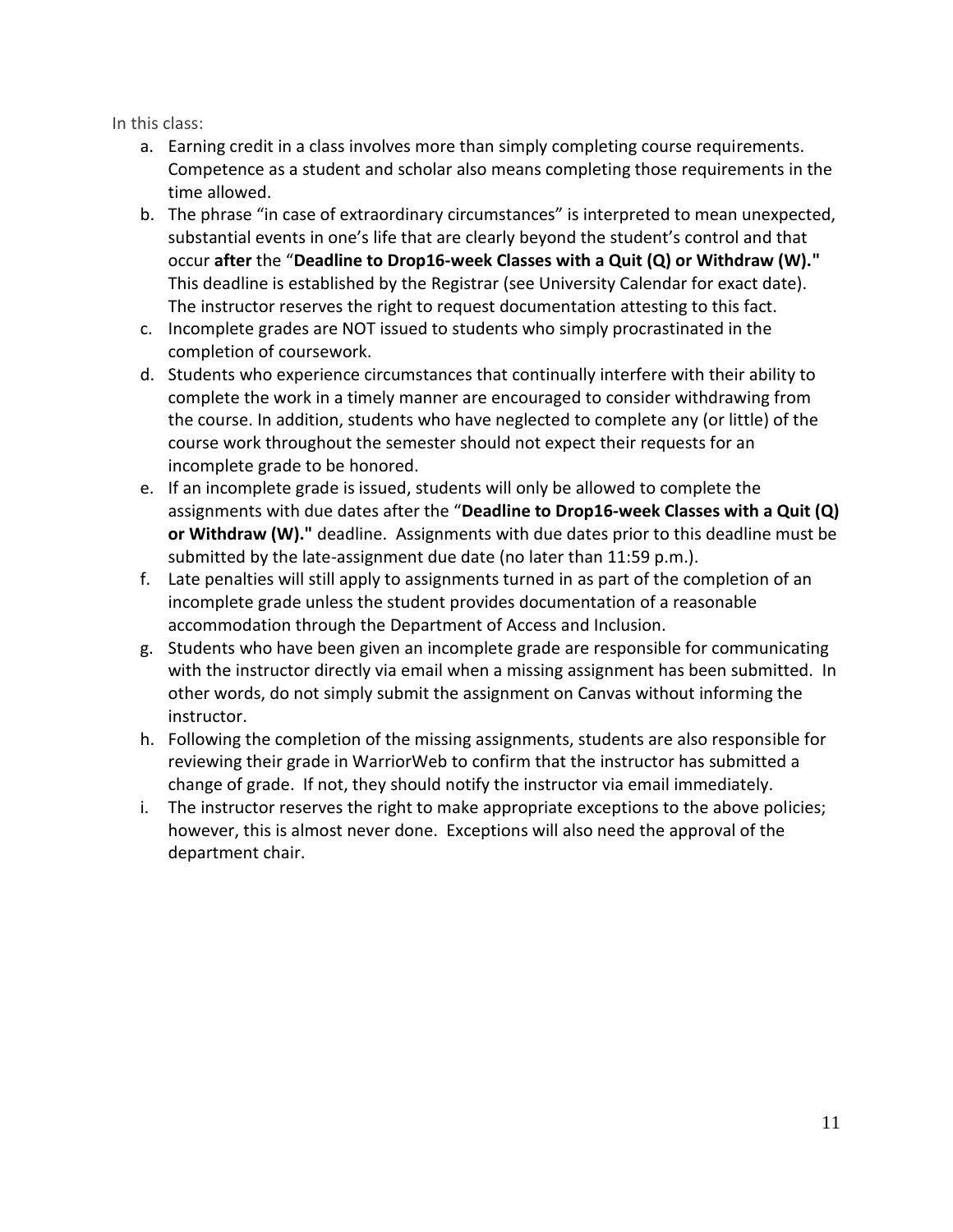# **COURSE OUTLINE AND CALENDAR**

# **Reading and Exam Schedule.**

| Week 1<br>$(Jan. 18-21)$           | <b>Syllabus Review Assignment</b><br>Gaustad, Introduction                                                   |  |  |  |
|------------------------------------|--------------------------------------------------------------------------------------------------------------|--|--|--|
| Week 2<br>(Jan. 24-28)             | Gaustad, Ch. 1, "The Colonies: Europe in America"<br>Gaustad, Ch. 2, "A New Nation: The American Experiment" |  |  |  |
| Week 3<br>(Jan. 31-Feb. 4)         | Green, Introduction<br>Green, Ch. 1, "Revolutionary Disestablishment"                                        |  |  |  |
| Week 4<br>(Feb. 7-11)              | Green, Ch. 2, "Federal Disestablishment"                                                                     |  |  |  |
| Week 5<br>(Feb. 14-18)             | Green, Ch. 3, "Resistance and Revisionism"<br>Green, Ch. 4, "New England Disestablishment"                   |  |  |  |
| Week 6<br>(Feb. 21-25)             | Green, Ch. 5, "Legal Christianity Conceived"                                                                 |  |  |  |
| Week 7<br>(Feb. 28-Mar. 4)         | Green, Ch. 6, "Legal Christianity Applied"                                                                   |  |  |  |
| Week 8<br>(Mar. 7-11)              | No new readings. Use this time to work on assignments.                                                       |  |  |  |
| <b>Spring Break</b><br>Mar. 14-18: |                                                                                                              |  |  |  |
| Week 9<br>(Mar. 21-25)             | Gaustad, Ch. 3, "The Nineteenth Century: A Quiet Court"                                                      |  |  |  |
| Week 10<br>(Mar. 28-31)            | Green, Ch. 7, "Legal Christianity Refuted"                                                                   |  |  |  |
| Week 11<br>$(Apr. 4-8)$            | Green, Ch. 8, "The Rise of Nonsectarianism"                                                                  |  |  |  |
| Week 12<br>$(Apr. 11-15)$          | Green, Ch. 9, "The Secularization of Nonsectarianism"                                                        |  |  |  |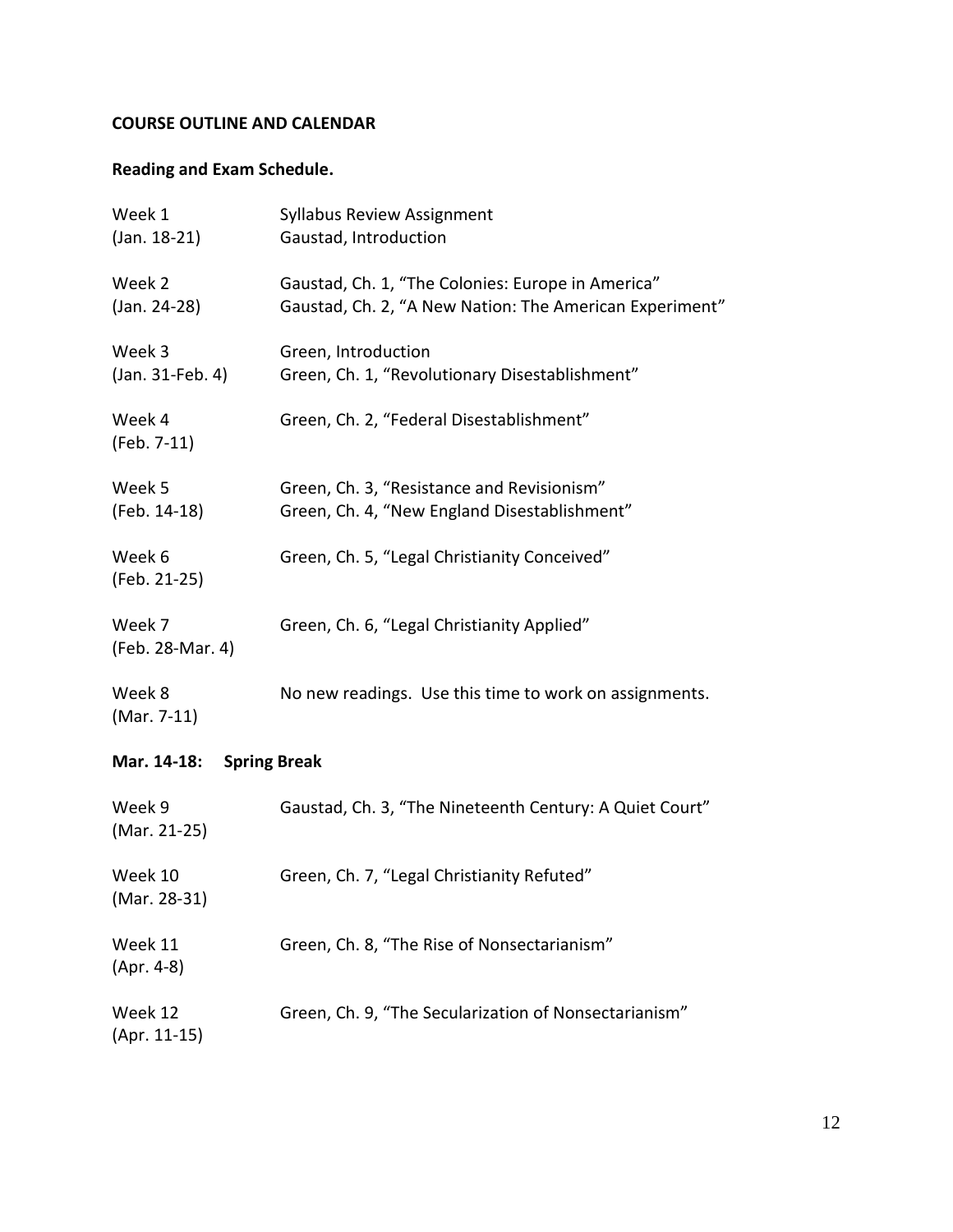| Week 13<br>(Apr. 18-22) | Green, Ch. 10, "Reaction"                                        |
|-------------------------|------------------------------------------------------------------|
| Week 14                 | Green, Ch. 11, "Reconciliation"                                  |
| (Apr. 25-29)            | Green, "Conclusion"                                              |
| Week 15                 | Gaustad, Ch. 4, "The Twentieth Century and Beyond: A Busy Court" |
| $(May 2-6)$             | Gaustad, Ch. 5, "The Establishment Clause: Public Schools"       |
| Week 16<br>(May 11)     | Exam 2 is due by 11:59 p.m. (Killeen, TX time)                   |

# **Important University Dates.**

In addition to dates related to this class, students should familiarize themselves with important University dates and deadlines. The University Calendar and Academic Calendar are posted on the University's website. When in doubt about University dates and deadlines, contact the Registrar's Office directly.

# **TECHNOLOGY REQUIREMENTS AND SUPPORT**

# **Technology Requirements**

This course will use the A&M-Central Texas Instructure Canvas learning management system. **We strongly recommend the latest versions of Chrome or Firefox browsers. Canvas no longer supports any version of Internet Explorer.**

Logon to A&M-Central Texas Canvas [https://tamuct.instructure.com/] or access Canvas through the TAMUCT Online link in myCT [https://tamuct.onecampus.com/]. You will log in through our Microsoft portal.

Username: Your MyCT email address. Password: Your MyCT password

# **Canvas Support**

Use the Canvas Help link, located at the bottom of the left-hand menu, for issues with Canvas. You can select "Chat with Canvas Support," submit a support request through "Report a Problem," or call the Canvas support line: 1-844-757-0953.

For issues related to course content and requirements, contact your instructor.

# **Online Proctored Testing**

A&M-Central Texas uses Proctorio for online identity verification and proctored testing. This service is provided at no direct cost to students. If the course requires identity verification or proctored testing, the technology requirements are: Any computer meeting the minimum computing requirements, plus web camera, speaker, and microphone (or headset). Proctorio also requires the Chrome web browser with their custom plug in.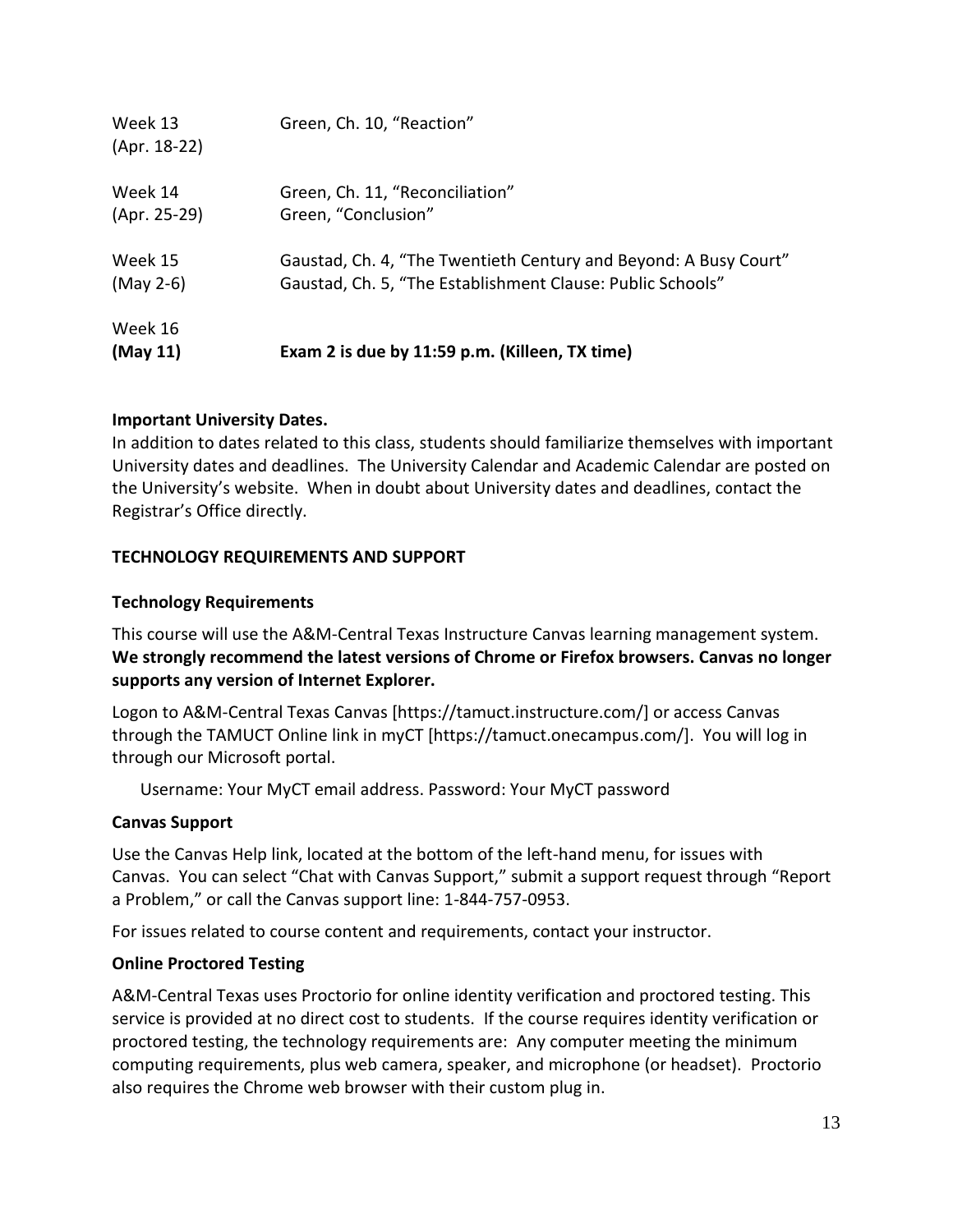#### **Other Technology Support**

For log-in problems, students should contact Help Desk Central, 24 hours a day, 7 days a week

Email: [helpdesk@tamu.edu](mailto:helpdesk@tamu.edu) Phone: (254) 519-5466 [Web Chat:](http://hdc.tamu.edu/) [http://hdc.tamu.edu] *Please let the support technician know you are an A&M-Central Texas student.*

# **UNIVERSITY RESOURCES, PROCEDURES, AND GUIDELINES**

#### **Drop Policy**

If you discover that you need to drop this class, you must complete the [Drop Request](https://dynamicforms.ngwebsolutions.com/casAuthentication.ashx?InstID=eaed95b9-f2be-45f3-a37d-46928168bc10&targetUrl=https%3A%2F%2Fdynamicforms.ngwebsolutions.com%2FSubmit%2FForm%2FStart%2F53b8369e-0502-4f36-be43-f02a4202f612) Dynamic Form through Warrior Web.

[https://dynamicforms.ngwebsolutions.com/casAuthentication.ashx?InstID=eaed95b9-f2be-45f3-a37d-

46928168bc10&targetUrl=https%3A%2F%2Fdynamicforms.ngwebsolutions.com%2FSubmit%2F Form%2FStart%2F53b8369e-0502-4f36-be43-f02a4202f612].

Faculty cannot drop students; this is always the responsibility of the student. The Registrar's Office will provide a deadline on the Academic Calendar for which the form must be completed. Once you submit the completed form to the Registrar's Office, you must go into Warrior Web and confirm that you are no longer enrolled. If you still show as enrolled, FOLLOW-UP with the Registrar's Office immediately. You are to attend class until the procedure is complete to avoid penalty for absence. Should you miss the drop deadline or fail to follow the procedure, you will receive an F in the course, which may affect your financial aid and/or VA educational benefits.

#### **Academic Integrity**

Texas A&M University-Central Texas values the integrity of the academic enterprise and strives for the highest standards of academic conduct. A&M-Central Texas expects its students, faculty, and staff to support the adherence to high standards of personal and scholarly conduct to preserve the honor and integrity of the creative community. Any deviation by students from this expectation may result in a failing grade for the assignment and potentially a failing grade for the course. All academic misconduct concerns will be referred to the Office of Student Conduct. When in doubt on collaboration, citation, or any issue, please contact your instructor before taking a course of action.

For more [information](https://nam04.safelinks.protection.outlook.com/?url=https%3A%2F%2Fwww.tamuct.edu%2Fstudent-affairs%2Fstudent-conduct.html&data=04%7C01%7Clisa.bunkowski%40tamuct.edu%7Ccfb6e486f24745f53e1a08d910055cb2%7C9eed4e3000f744849ff193ad8005acec%7C0%7C0%7C637558437485252160%7CUnknown%7CTWFpbGZsb3d8eyJWIjoiMC4wLjAwMDAiLCJQIjoiV2luMzIiLCJBTiI6Ik1haWwiLCJXVCI6Mn0%3D%7C1000&sdata=yjftDEVHvLX%2FhM%2FcFU0B99krV1RgEWR%2BJ%2BhvtoR6TYk%3D&reserved=0) regarding the Student Conduct process, [https://www.tamuct.edu/student-affairs/student-conduct.html].

If you know of potential honor violations by other students, you may [submit](https://nam04.safelinks.protection.outlook.com/?url=https%3A%2F%2Fcm.maxient.com%2Freportingform.php%3FTAMUCentralTexas%26layout_id%3D0&data=04%7C01%7Clisa.bunkowski%40tamuct.edu%7Ccfb6e486f24745f53e1a08d910055cb2%7C9eed4e3000f744849ff193ad8005acec%7C0%7C0%7C637558437485262157%7CUnknown%7CTWFpbGZsb3d8eyJWIjoiMC4wLjAwMDAiLCJQIjoiV2luMzIiLCJBTiI6Ik1haWwiLCJXVCI6Mn0%3D%7C1000&sdata=CXGkOa6uPDPX1IMZ87z3aZDq2n91xfHKu4MMS43Ejjk%3D&reserved=0) a report, [https://cm.maxient.com/reportingform.php?TAMUCentralTexas&layout\_id=0].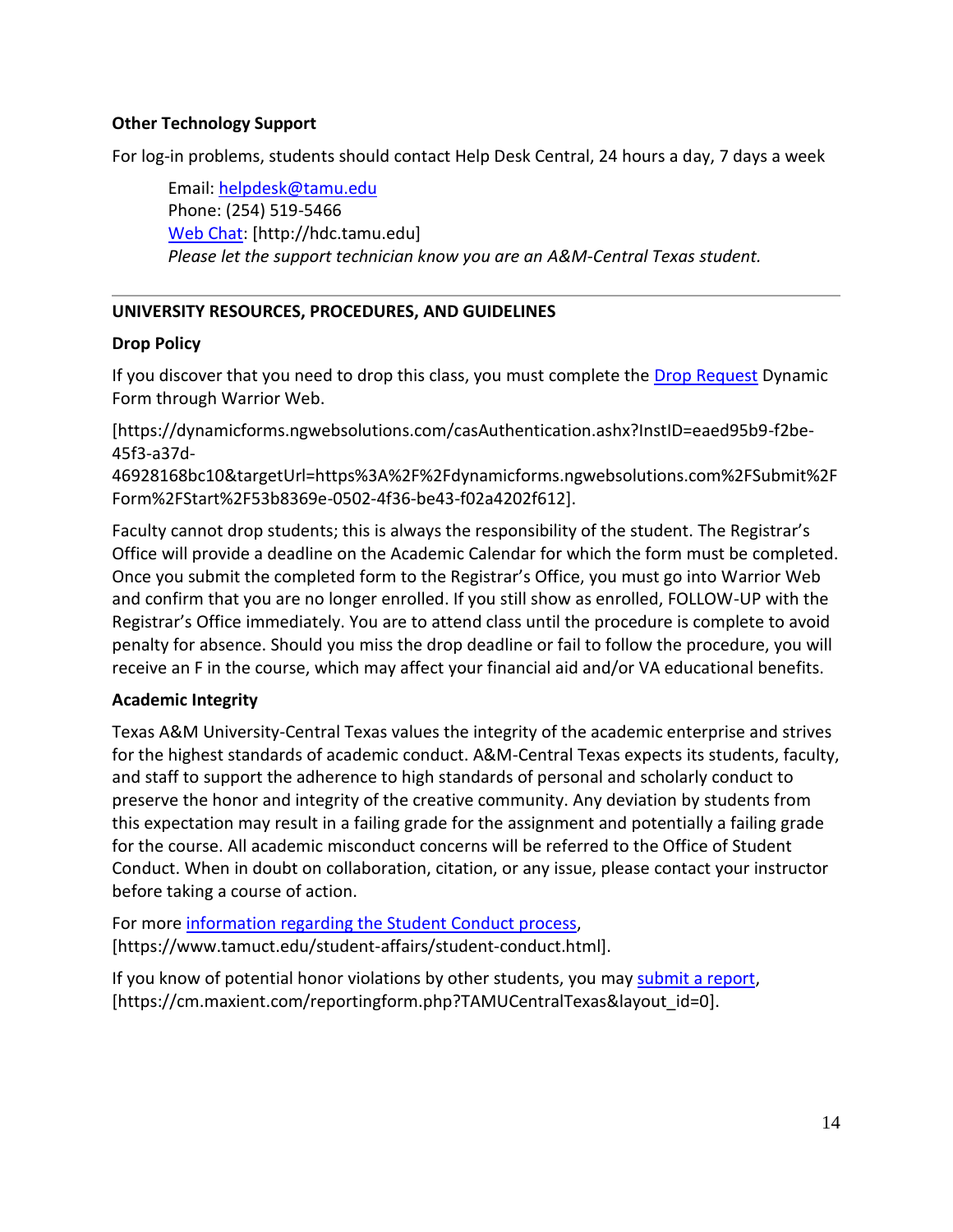# **Academic Accommodations**

At Texas A&M University-Central Texas, we value an inclusive learning environment where every student has an equal chance to succeed and has the right to a barrier-free education. The Warrior Center for Student Success, Equity and Inclusion is responsible for ensuring that students with a disability receive equal access to the university's programs, services and activities. If you believe you have a disability requiring reasonable accommodations, please contact the Office of Access and Inclusion, WH-212; or call (254) 501-5836. Any information you provide is private and confidential and will be treated as such.

For more information, please visit our **Access & Inclusion** Canvas page (log-in required) [https://tamuct.instructure.com/courses/717]

# **Important information for Pregnant and/or Parenting Students**

Texas A&M University-Central Texas supports students who are pregnant and/or parenting. In accordance with requirements of Title IX and related guidance from US Department of Education's Office of Civil Rights, the Dean of Student Affairs' Office can assist students who are pregnant and/or parenting in seeking accommodations related to pregnancy and/or parenting. Students should seek out assistance as early in the pregnancy as possible. For more information, please visit [Student Affairs](https://www.tamuct.edu/student-affairs/pregnant-and-parenting-students.html) [https://www.tamuct.edu/student-affairs/pregnantand-parenting-students.html]. Students may also contact the institution's Title IX Coordinator. If you would like to read more about these [requirements and guidelines](http://www2.ed.gov/about/offices/list/ocr/docs/pregnancy.pdf) online, please visit the website [http://www2.ed.gov/about/offices/list/ocr/docs/pregnancy.pdf].

Title IX of the Education Amendments Act of 1972 prohibits discrimination on the basis of sex and gender–including pregnancy, parenting, and all related conditions. A&M-Central Texas is able to provide flexible and individualized reasonable accommodation to pregnant and parenting students. All pregnant and parenting students should contact the Associate Dean in the Division of Student Affairs at (254) 501-5909 to seek out assistance. Students may also contact the University's Title IX Coordinator.

# **Tutoring**

Tutoring is available to all A&M-Central Texas students, both virtually and in-person. Student success coaching is available online upon request.

If you have a question, are interested in becoming a tutor, or in need of success coaching contact the Warrior Center for Student Success, Equity and Inclusion at (254) 501-5836, visit the Warrior Center at 212 Warrior Hall, or by emailing [WarriorCenter@tamuct.edu.](mailto:WarriorCenter@tamuct.edu)

To schedule tutoring sessions and view tutor availability, please visit Tutor [Matching](https://tutormatchingservice.com/TAMUCT) [Services](https://tutormatchingservice.com/TAMUCT) [https://tutormatchingservice.com/TAMUCT] or visit the Tutoring Center in 111 Warrior Hall.

Chat live with a remote tutor 24/7 for almost any subject from on your computer! Tutor.com is an online tutoring platform that enables A&M-Central Texas students to log in and receive online tutoring support at no additional cost. This tool provides tutoring in over 40 subject areas except writing support. Access Tutor.com through Canvas.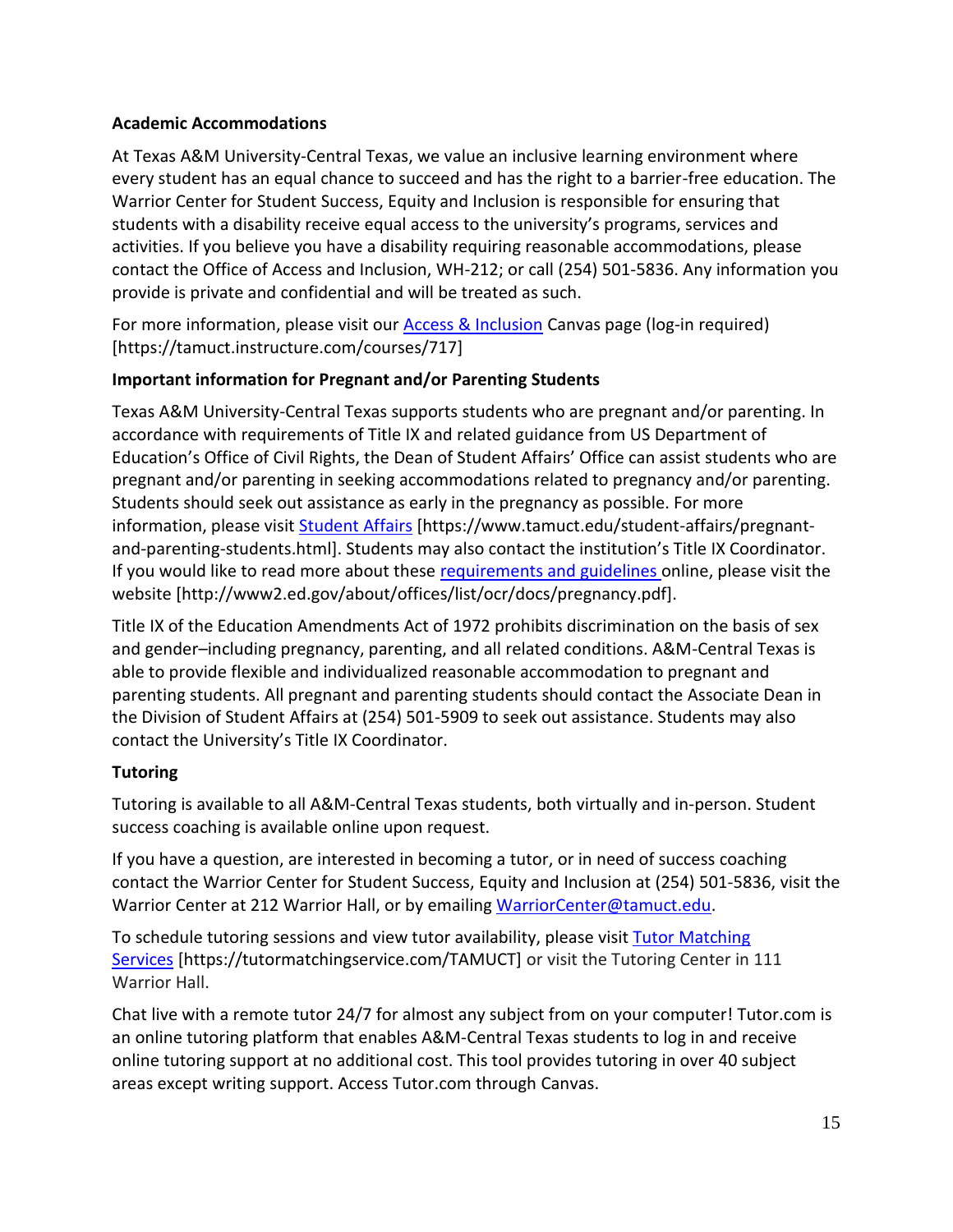## **University Writing Center**

University Writing Center: Located in Warrior Hall 416, the University Writing Center (UWC) at Texas A&M University–Central Texas (A&M–Central Texas) is a free service open to all A&M– Central Texas students. For the Spring 2022 semester, the hours of operation are from 10:00 a.m.-5:00 p.m. Monday thru Thursday in Warrior Hall 416 (with online tutoring available every hour as well) with satellite hours available online only Monday thru Thursday from 6:00-9:00 p.m. and Saturday 12:00-3:00 p.m.

Tutors are prepared to help writers of all levels and abilities at any stage of the writing process. While tutors will not write, edit, or grade papers, they will assist students in developing more effective composing practices. By providing a practice audience for students' ideas and writing, our tutors highlight the ways in which they read and interpret students' texts, offering guidance and support throughout the various stages of the writing process. In addition, students may work independently in the UWC by checking out a laptop that runs the Microsoft Office suite and connects to WIFI, or by consulting our resources on writing, including all of the relevant style guides. Whether you need help brainstorming ideas, organizing an essay, proofreading, understanding proper citation practices, or just want a quiet place to work, the UWC is here to help!

Students may arrange a one-to-one session with a trained and experienced writing tutor by making an appointment via [WCOnline](https://tamuct.mywconline.com/) [https://tamuct.mywconline.com/]. In addition, you can email Dr. Bruce Bowles Jr. at bruce.bowles@tamuct.edu if you have any questions about the UWC, need any assistance with scheduling, or would like to schedule a recurring appointment with your favorite tutor by making an appointment via [WCOnline](https://tamuct.mywconline.com/)

[https://tamuct.mywconline.com/]. In addition, you can email Dr. Bruce Bowles Jr. at bruce.bowles@tamuct.edu if you have any questions about the UWC, need any assistance with scheduling, or would like to schedule a recurring appointment with your favorite tutor.

#### **University Library**

The University Library provides many services in support of research across campus and at a distance. We offer over 200 electronic databases containing approximately 400,000 eBooks and 82,000 journals, in addition to the 96,000 items in our print collection, which can be mailed to students who live more than 50 miles from campus. Research guides for each subject taught at A&M-Central Texas are available through our website to help students navigate these resources. On campus, the library offers technology including cameras, laptops, microphones, webcams, and digital sound recorders.

Research assistance from a librarian is also available 24 hours a day through our online chat service, and at the reference desk when the library is open. Research sessions can be scheduled for more comprehensive assistance, and may take place virtually through WebEx, Microsoft Teams or in-person at the library. Schedule an [appointment](https://nam04.safelinks.protection.outlook.com/?url=https%3A%2F%2Ftamuct.libcal.com%2Fappointments%2F%3Fg%3D6956&data=04%7C01%7Clisa.bunkowski%40tamuct.edu%7Cde2c07d9f5804f09518008d9ab7ba6ff%7C9eed4e3000f744849ff193ad8005acec%7C0%7C0%7C637729369835011558%7CUnknown%7CTWFpbGZsb3d8eyJWIjoiMC4wLjAwMDAiLCJQIjoiV2luMzIiLCJBTiI6Ik1haWwiLCJXVCI6Mn0%3D%7C3000&sdata=KhtjgRSAw9aq%2FoBsB6wyu8b7PSuGN5EGPypzr3Ty2No%3D&reserved=0)

[here](https://nam04.safelinks.protection.outlook.com/?url=https%3A%2F%2Ftamuct.libcal.com%2Fappointments%2F%3Fg%3D6956&data=04%7C01%7Clisa.bunkowski%40tamuct.edu%7Cde2c07d9f5804f09518008d9ab7ba6ff%7C9eed4e3000f744849ff193ad8005acec%7C0%7C0%7C637729369835011558%7CUnknown%7CTWFpbGZsb3d8eyJWIjoiMC4wLjAwMDAiLCJQIjoiV2luMzIiLCJBTiI6Ik1haWwiLCJXVCI6Mn0%3D%7C3000&sdata=KhtjgRSAw9aq%2FoBsB6wyu8b7PSuGN5EGPypzr3Ty2No%3D&reserved=0) [https://tamuct.libcal.com/appointments/?g=6956]. Assistance may cover many topics, including how to find articles in peer-reviewed journals, how to cite resources, and how to piece together research for written assignments.